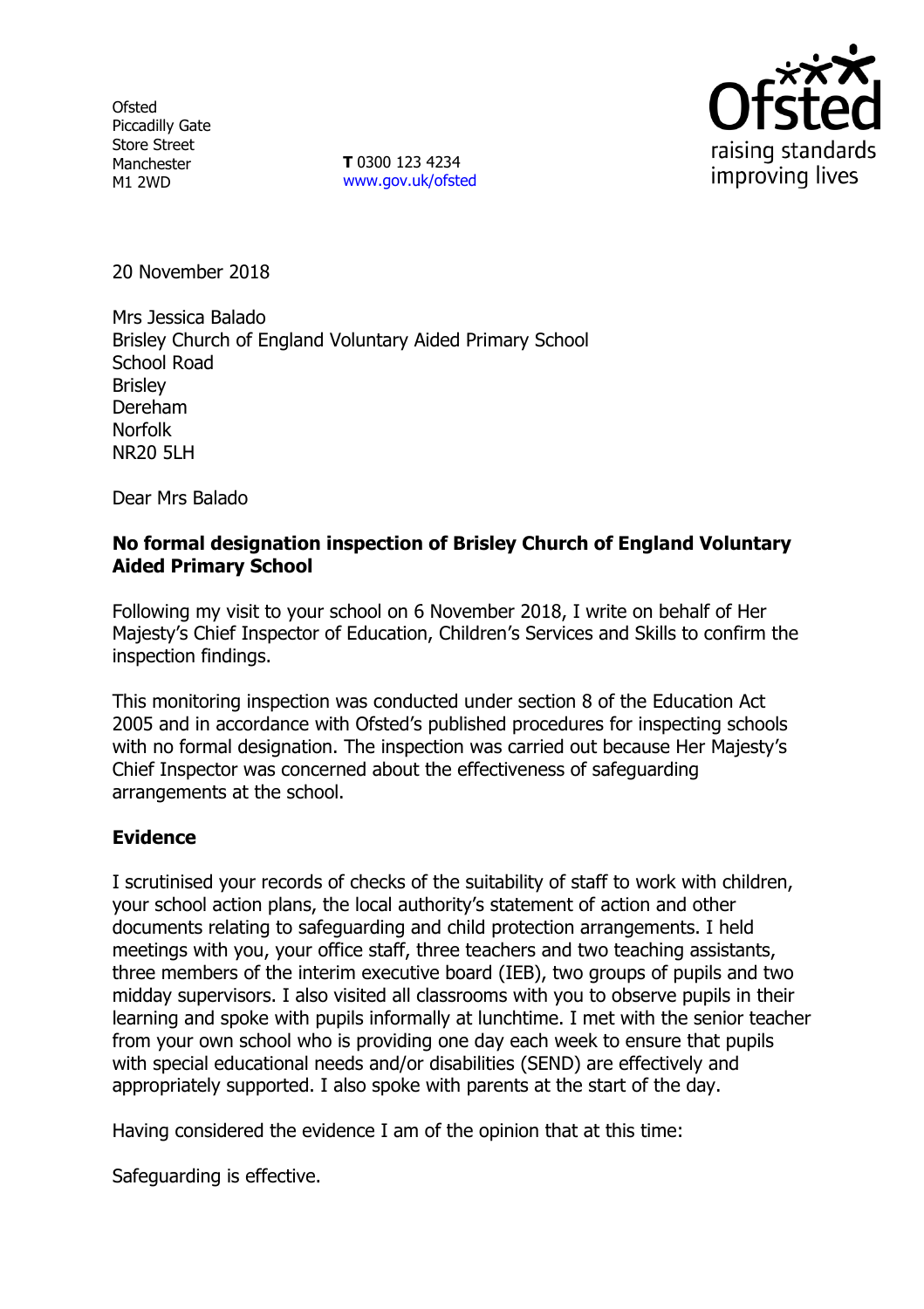

# **Context**

Brisley Church of England Primary School is smaller than the average-sized primary school and provides education for 70 pupils.

There have been significant changes since the previous inspection. The substantive headteacher resigned and the local authority has assigned an interim executive board (IEB) to govern the school. Since September, you have taken on the role as the interim headteacher for two days a week. On other days of the week, you also manage your own school located close by. In addition, your senior leader is providing specific support for pupils with SEND.

There are firm plans for the school to join the Diocese of Norwich Education and Academies Trust (DNEAT) in December 2018 and from January 2019 the school will be led by an experienced headteacher from DNEAT while recruiting a substantive headteacher.

## **Content**

In the short time you have been at the school, you have responded quickly and well to resolve the safeguarding concerns identified at the previous inspection. The governing body has been replaced by the IEB. Members of this board have a wealth of expertise and knowledge and are supporting and challenging you well to raise standards and improve safeguarding. You and your leaders value this support and the improvements it is helping to bring about.

You have ensured that all staff have had relevant safeguarding training and are confident with the improved systems and processes that are now in place. Staff are using your newly devised concern forms consistently. They are now recording information correctly and know to record all concerns and incidents no matter how minor they may seem. They could talk confidently about recognising the signs in a child's behaviour that would alert them and the subsequent steps they would take to ensure that accurate information was recorded and then reported to you or the other designated leaders for safeguarding. Your well-kept records show that this is the case and that concerns about pupils' safety are followed up quickly. You and your designated senior leaders take appropriate action to ensure that pupils in need of additional support receive it.

Parents I spoke with were positive about your leadership. They informed me that you deal with any concerns that they have quickly and well. Parents also told me they have no concerns about bullying at the school and confirm that their children are happy and safe.

Pupils also told me that they enjoy school and feel safe. They told me that they can talk to an adult if they have any worries. Pupils also said they trust adults to deal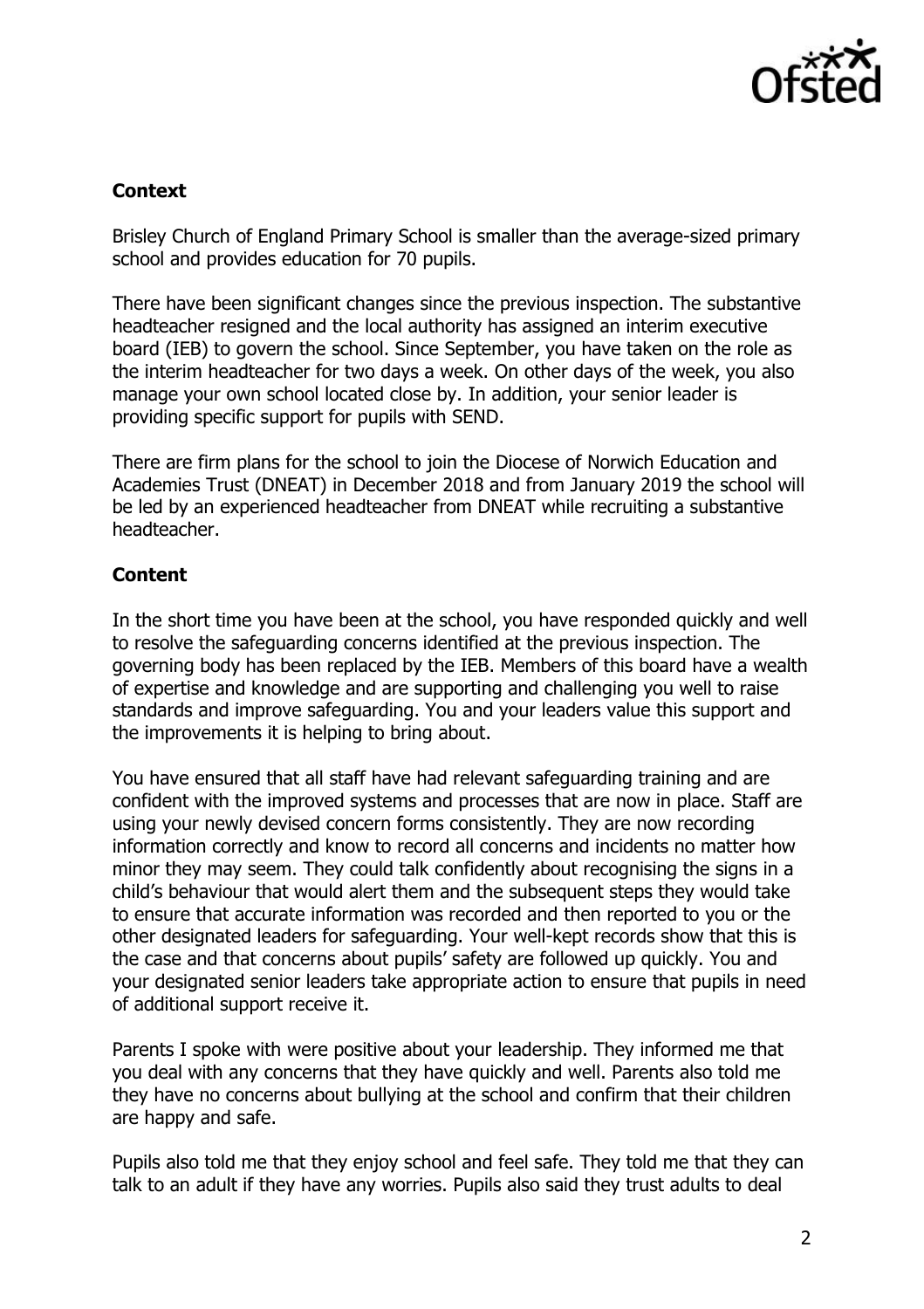

effectively with any concerns that they have. You have made sure pupils have an appropriate level of awareness of the dangers when using the internet. For example, they know not to give personal information online and the risks of doing so. They also know to tell an adult if somebody they did not know contacted them while they were online. Pupils could explain the different types of bullying and struggled to recall any incidents of bullying having taken place. You record all incidents of poor pupil behaviour and address them appropriately within the new behaviour system.

Staff spoke positively about the new and improved behaviour systems. Staff and pupils told me that behaviour has improved significantly since the previous inspection and that systems are far easier to understand and follow. Pupils could explain the processes that lead to the rewards and sanctions in place.

Over time, pupils' behaviour has improved. You acknowledge that there is more to do to establish a firm culture of consistently positive behaviour and mutual respect among all pupils. Although most pupils are polite, respectful and behave well in lessons, at other times, a small proportion of pupils do not show the courtesy and good manners modelled by many of their classmates. This was notably the case during lunchtime in the dining hall, where pupils displayed low-level disruption while lining up for their meal and poor manners while eating their meal. Some older pupils do not set the good examples of responsibility and helpfulness they should to the younger pupils in the school. For example, they told me that they resented having to help clear the dining hall and clean up after the younger children when it was their turn to do so because they missed too much of their lunch break.

You recognise that there is still more to do to ensure that high expectations of behaviour are communicated consistently by all staff so that pupils recognise that poor manners and inappropriate behaviour are not acceptable. Some adults still do not intervene quickly enough to remind pupils about their behaviour. This is particularly the case when pupils do not play nicely together or use playtime equipment as sensibly as they should.

You are working effectively with the local authority and the IEB to further improve safeguarding systems. Your office staff are meticulous in ensuring that all checks on adults who work with children at the school are carried out and recorded correctly. Members of the IEB regularly check to ensure that the latest guidelines from the Department for Education (DfE) have been adhered to. Employee files are well maintained, and information is well ordered. In addition, staff training is recorded centrally, making it easy to see training needs and when update training is due.

Your senior leader is working with several staff members to provide additional strategies for supporting pupils with SEND. This is having a positive impact on these pupils' engagement and attendance. Pupils with SEND are getting the right support from external agencies and receiving additional funding so that they can access their learning effectively.